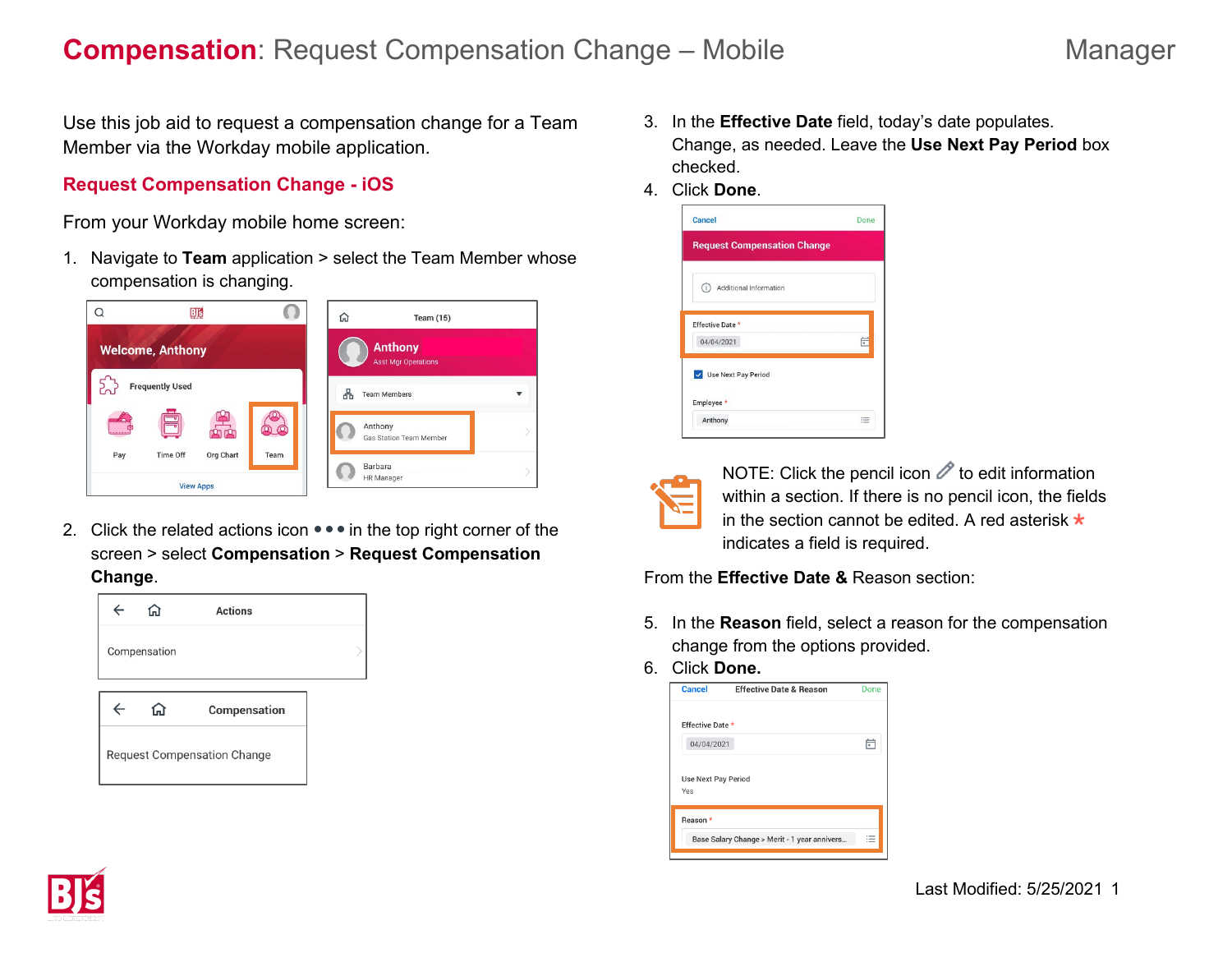# **Compensation**: Request Compensation Change – Mobile Manager

# **Request Compensation Change – iOS (continued)**

7. Scroll to the **Propose Hourly Plan Tasklet** or **Propose Salary Plan Tasklet** section, which depends if the Team Member is paid hourly or salary. Review the Guidelines section to guide the proposed compensation amount.



8. Select the current plan to modify the compensation amount.



9. The current compensation populates in the amount field. Enter an amount in the **Amount Change** field or the **Percent Change** field or enter new salary or hourly rate in the Amount field The fields not completed populate based on the amount entered. Currency populates USD. Frequency populates based on compensation plan assigned. Do not change.

|        | $\Box$ $\widehat{\tau}$ $\blacksquare$ |  |
|--------|----------------------------------------|--|
| Hourly | Done                                   |  |
|        |                                        |  |
|        | 00                                     |  |
|        |                                        |  |
|        | $\frac{1}{200}$                        |  |
|        | 88                                     |  |
|        |                                        |  |
|        | 這                                      |  |
|        |                                        |  |
|        | 注                                      |  |
|        |                                        |  |

- 10. Click **Done**.
- 11. Click **Close**.
- 12. Click **Submit**.

## **Next Steps**

Approval routing varies based on compensation change reasons and amounts. For first year merit compensation changes, refer to the grid on page 5.

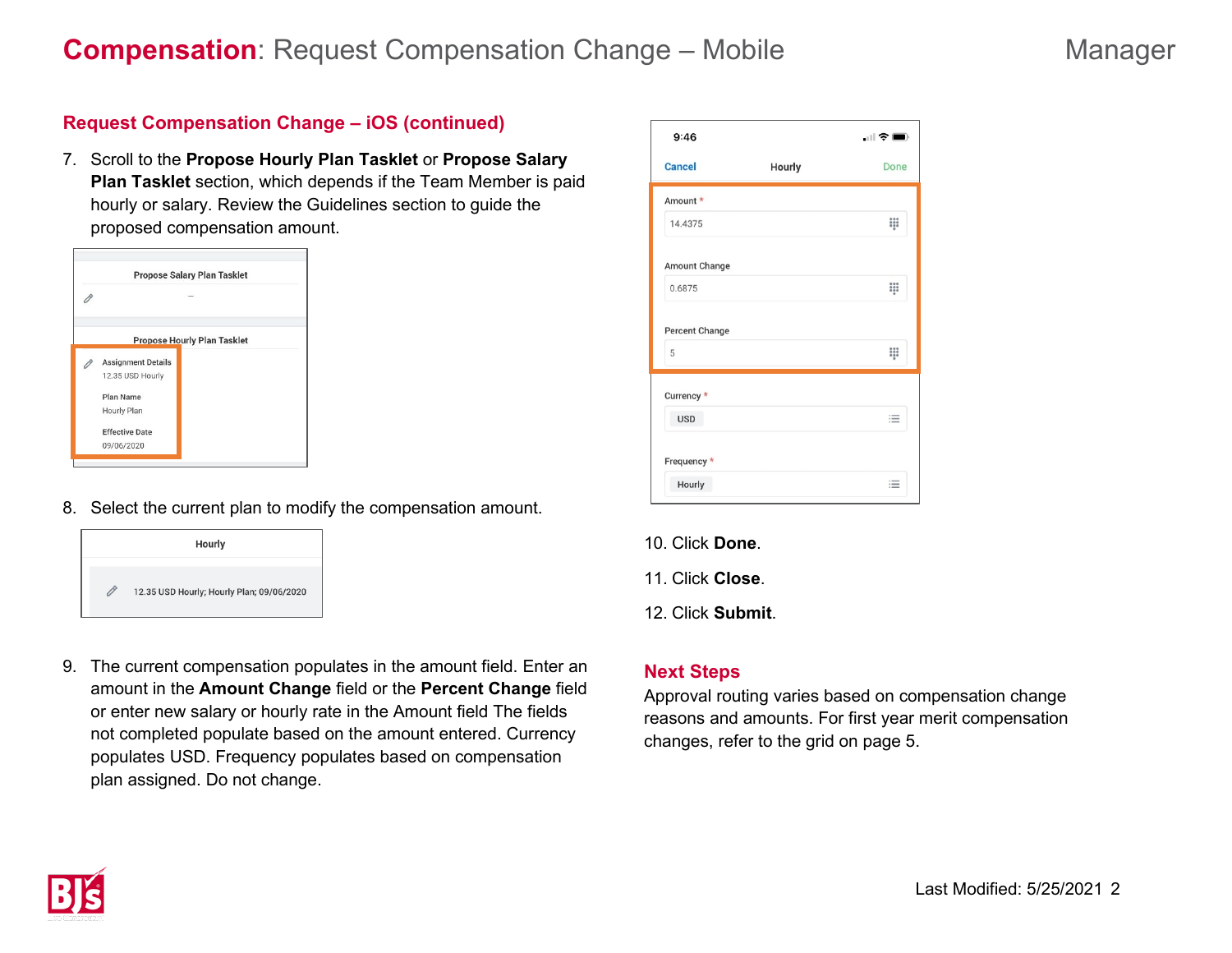# **Compensation**: Request Compensation Change – Mobile Manager

# **Request Compensation Change – Android**

From your Workday mobile home screen:

1. Navigate to **Team** application > select the Team Member whose compensation is changing.



2. Click the related actions icon  $\blacksquare$  in the top right corner of the screen > select **Compensation** > **Request Compensation Change**.

|              | <b>Actions</b> |  | l n l | Compensation                       |
|--------------|----------------|--|-------|------------------------------------|
| Compensation |                |  |       | <b>Request Compensation Change</b> |

- 3. In the **Effective Date** field, today's date populates. Change as needed. Leave the **Use Next Pay Period** box checked.
- 4. Click the blue check mark.  $\sqrt{ }$



NOTE: Click the pencil icon  $\mathscr O$  to edit information within a section. If there is no pencil icon, the fields in the section cannot be edited. A red asterisk  $\star$  indicates a field is required

- 5. In the **Reason** field, select a reason for the compensation change from the options provided. Click the blue check mark when done.
- 6. Review the Guidelines section to guide the proposed compensation amount. Click the pencil icon and enter the new compensation amount **Salary** or **Hourly** field depending on if the Team Member is paid hourly / salary.

| Salary |                           |  |
|--------|---------------------------|--|
|        | <b>Assignment Details</b> |  |
|        | 66,709.24 USD Annual      |  |
|        | Plan Name                 |  |
|        | Annual Salary Plan        |  |
|        | <b>Effective Date</b>     |  |
|        | 01/01/2020                |  |
|        |                           |  |
| Hourly |                           |  |
|        |                           |  |

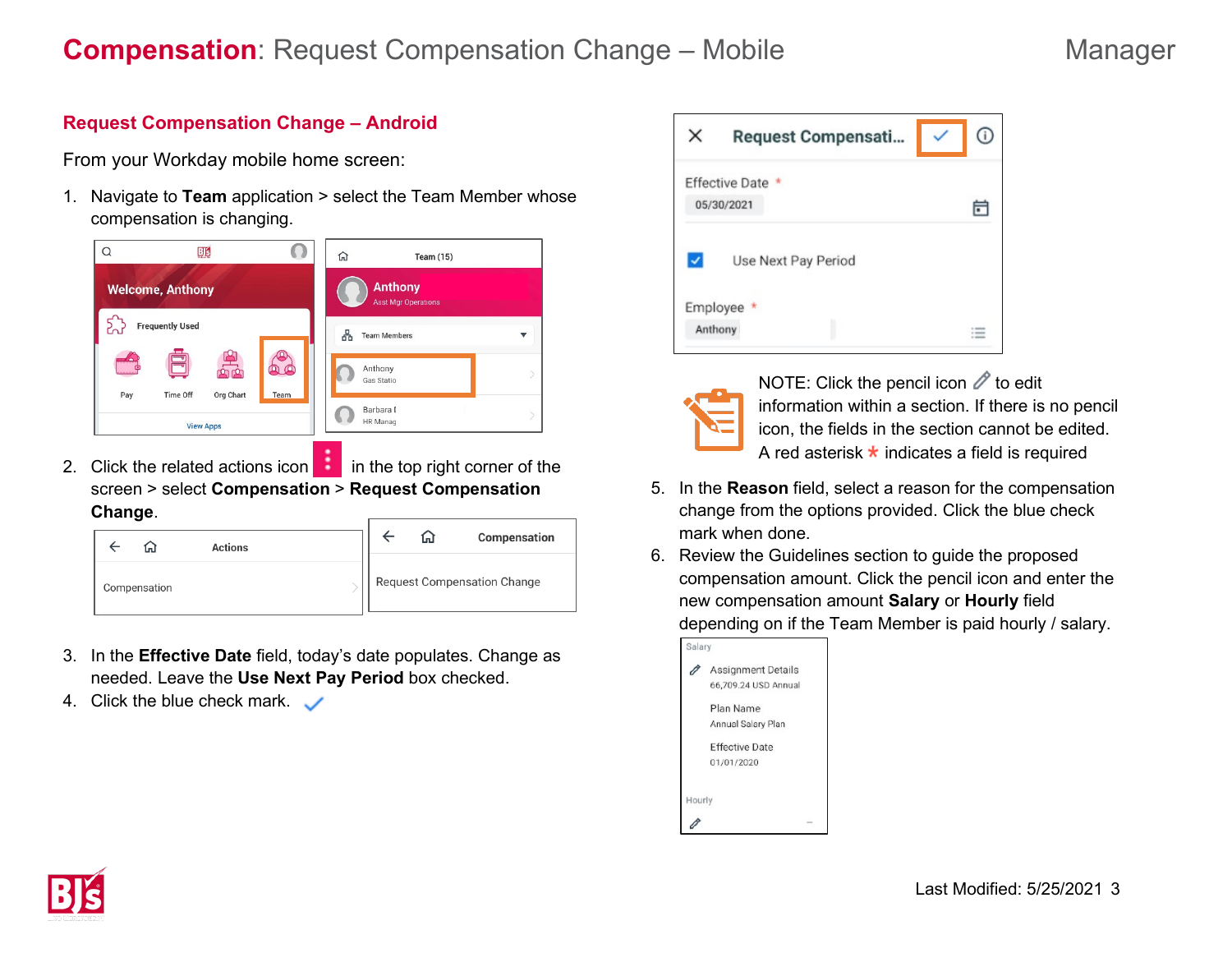## **Request Compensation Change – Android** (continued)

- 7. Select the current plan to modify the compensation amount.
- 8. The current compensation populates in the amount field. Enter an amount in the **Amount Change** field or the **Percent Change** field or enter new salary or hourly rate in the Amount field The fields not completed populate based on the amount entered. Currency populates USD. Frequency populates based on compensation plan assigned. Do not change.

| X          | <b>Salary</b>                                                               |   |
|------------|-----------------------------------------------------------------------------|---|
|            | Compensation Plan<br>Annual Salary Plan                                     |   |
|            | <b>Total Base Pay Range</b><br>48,750.00 - 58,500.00 - 68,250.00 USD Annual |   |
| Yes        | Apply FTE%                                                                  |   |
|            | Amount *                                                                    |   |
|            | 66,709.24                                                                   | ₩ |
| 0.00       | Amount Change                                                               | ₩ |
|            | Percent Change                                                              |   |
| $\Omega$   |                                                                             | ş |
|            | Currency *                                                                  |   |
| <b>USD</b> |                                                                             | 三 |
| Annual     | Frequency *                                                                 |   |
|            |                                                                             | 這 |

- 9. Click the blue check mark.
- 10. Click the red X in the left corner to return.
- 11. Click **Submit**.

### **Next Steps**

Approval routing varies based on compensation change reasons and amounts. For first year merit compensation changes, refer to the grid on page 5.